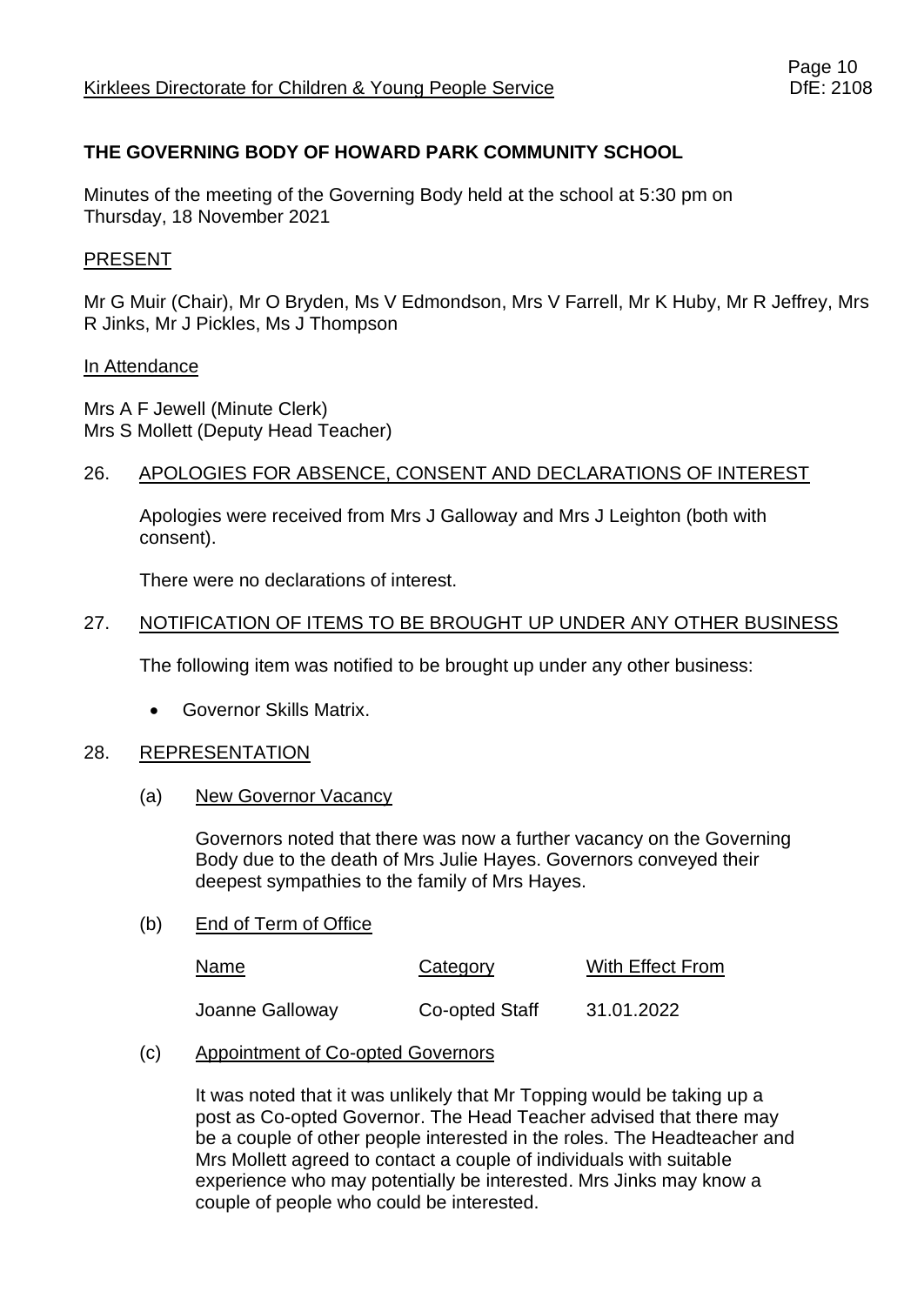# 29. MINUTES OF THE MEETING HELD ON 16 SEPTEMBER 2021

**RESOLVED:** That the minutes of the meeting held on 16 September 2021 be approved as a correct record subject to the following amendments:

> Minute 6 – Review of Committees: Remove Mrs Jinks as member of the Finance, Premises and Resources Committee and replace with Mr Jeffrey and remove Mr Jeffrey from the Standards and Effectiveness Committee and replace with Mrs Jinks.

### 30. MATTERS ARISING

There were no matters arising.

### 31. REPORTS FROM COMMITTEES

(a) Finance Committee

Mr Muir reported that the Committee had met on 1 November. The Committee had discussed the following:

- Finance and Premises report
- Benchmarking
- Health and safety

### (b) Standards & Effectiveness Committee

Mrs Edmondson reported that the Committee had discussed the curriculum at their meeting held on 1 November. The Head Teacher reported the following:

- Data summary
- Catch up funding update

### 32. HEAD TEACHER'S REPORT AND SDP REVIEW

The report had been circulated to Governors prior to the meeting. The Head Teacher gave a verbal summary and invited questions from Governors. The following were discussed:

(a) Absence

There have been a large number of staff absences, very few were due to Covid, but were genuine illness and hospital appointments. This has been problematic finding cover.

A staff wellbeing survey has been circulated.

### (b) Appeals and SEND

Two appeals have been rejected. Another two were held on 18 November for Y5 and Y2. Governors were advised that it will depend on whether viable alternatives are available. The outcome of the appeals were awaited.

The school will soon be up to 10 EHCPs.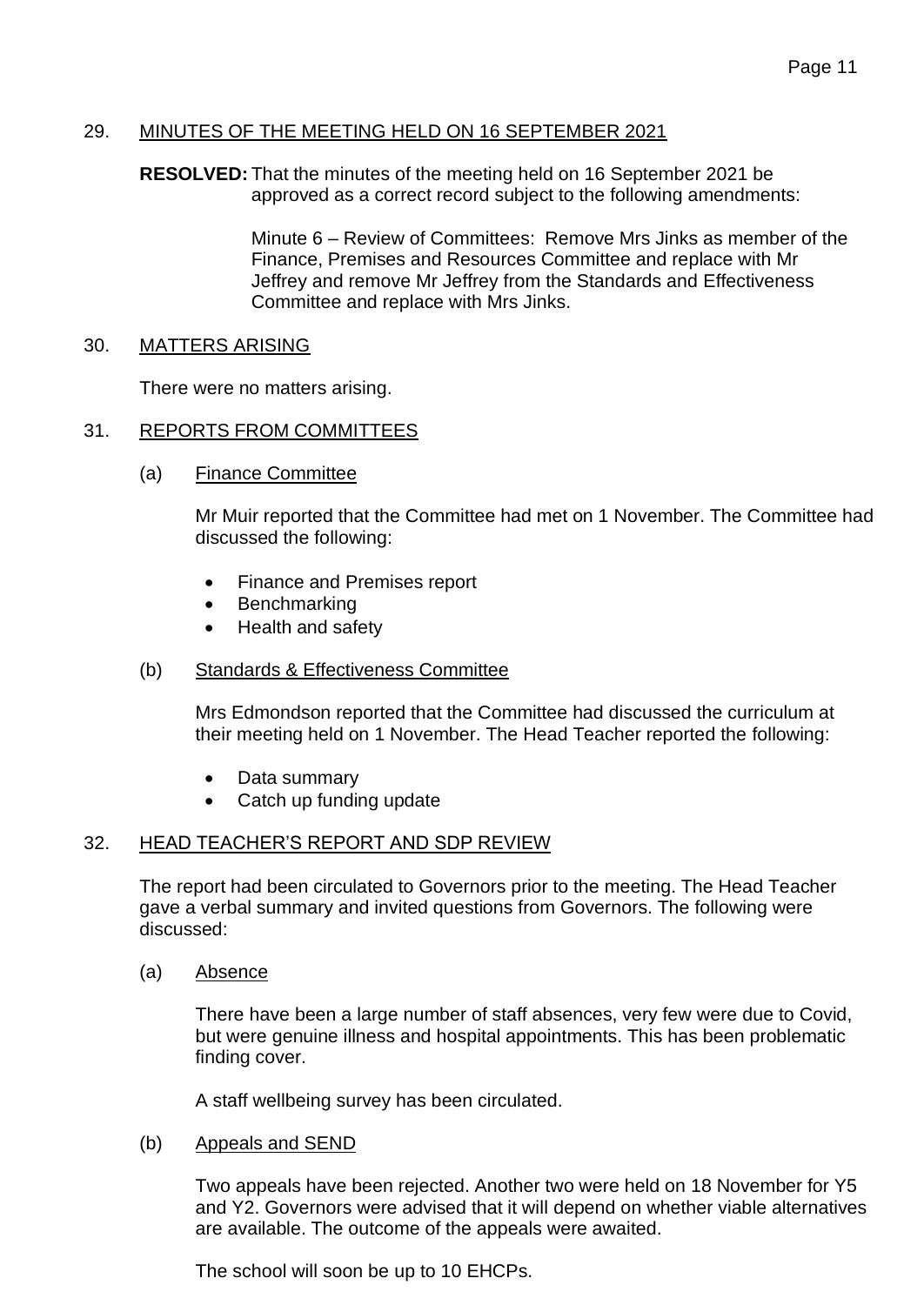One SEND child is likely to still be at the school into next year, even though SENACT have been advised that the school cannot meet this child's needs. This also impacts on staff support. The Head Teacher noted his concern for the SENCO who is currently trying to cope with a demanding role due to the number of pupils with EHCPs and their needs.

- **Q: Would school be better off – financially and in terms of work-load with fewer EHCP's. Would this then cause a financial problem?**
- **A:** Contract-wise we are prepared for this. We would much rather have fewer EHCPs as we have already budgeted for less and this would reduce the workload of the SENCO.
- (c) Attendance

Attendance figures were tabled up to the October half term break. The numbers are average but could be better. Mrs Mollett advised that children who have had Covid appear to have a lower immunity and therefore are picking up various illnesses. If a child has missed a week, then they are classed as persistently absent. All schools have to follow the DfE guidance regarding absence.

- **Q: A lot of pupils on the persistently absent list are new. Why is this?**
- **A:** They only need to be away from school for 3 days to be on the list. Some will be added, some will be removed across the coming term. The list will continue to be closely monitored. The only pupil we worry about is the first one on the list, although their attendance has improved since half term.
- (d) Incidents

# **Q: Is the numbers of cyber bullying up from previously?**

- **A:** Yes, although two incidents are linked. These are two separate cases which happened out of school and were in different year groups. Some verbal bullying is linked to one cyber incident. All incidents have been dealt with.
- (e) SDP

The SDP is generally looking positive with progress in nearly every area.

Governors discussed the 'red' area regarding attendance.

(f) Extra Curricular Activities

The after-school clubs are well attended and this has a positive impact on the numbers in the car park at the end of the school day. A 'walking to school' project has been introduced which is encouraging parents to walk their children to school. This has also reduced the numbers of cars in the car park.

# 33. MODEL TEACHER PAY POLICY

**RESOLVED:** That Governors approve the pay policy.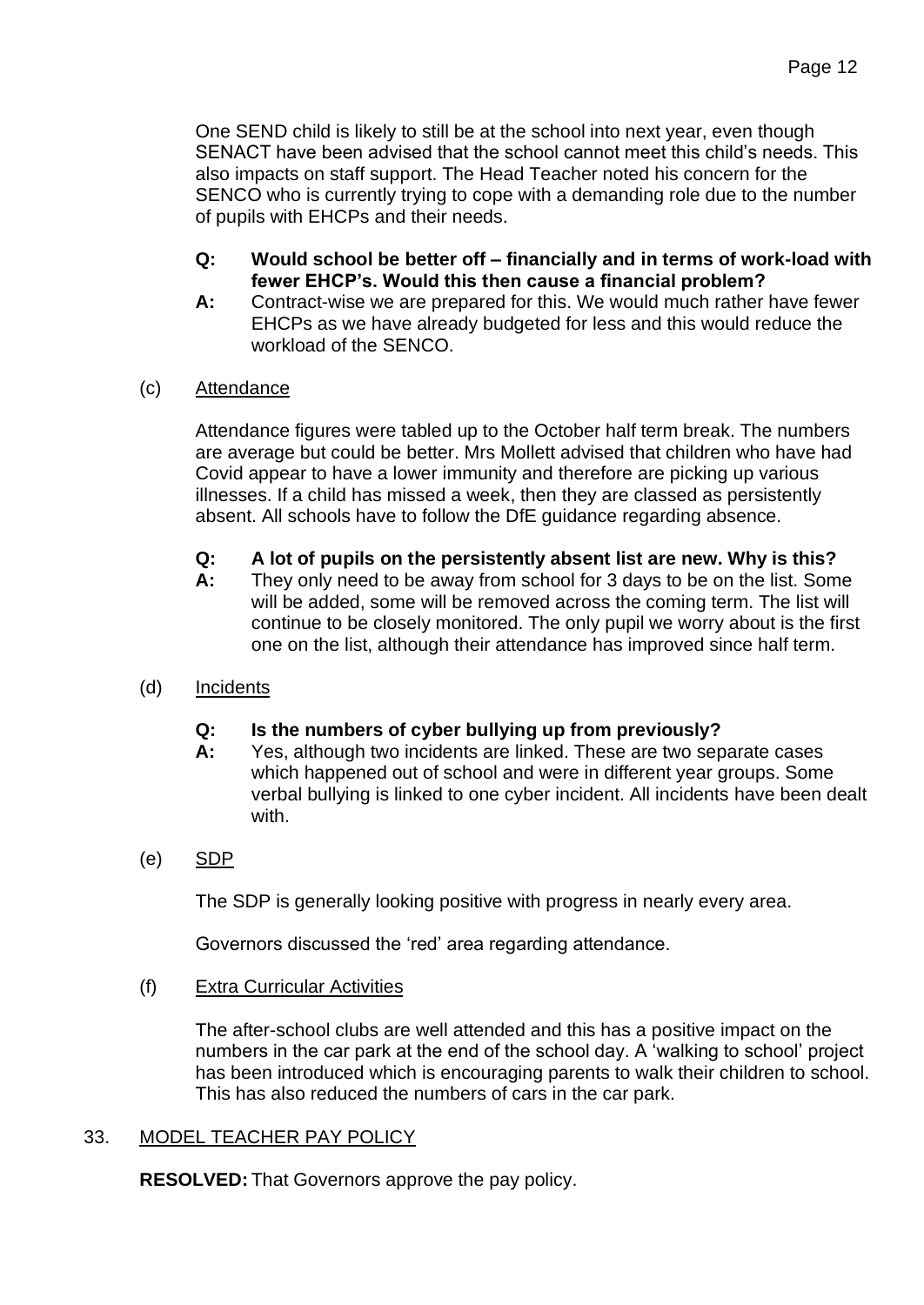# 34. CONSULTATION ON ADMISSION ARRANGEMENTS FOR 2023/24

**RESOLVED:** The current PAN is 30. Further information was still awaited.

### 35. HOLIDAY – FINING

The draft policy had been circulated to Governors prior to the meeting. After some further discussion it was agreed to adopt the policy.

**RESOLVED:** That Governors agreed to approve the Attendance policy

### 36. STAFF WELLBEING

Mrs Jinks confirmed that staff wellbeing was good and staff felt supported if they were away from school due to illness. All staff Governors advised that staff morale was good. The staff wellbeing survey had been circulated and results were awaited.

### 37. STAFF APPRAISAL PROCESS

Staff appraisals had been tabled within the Head Teacher's report. It was agreed that the Head Teacher would email Governors with information explaining why some staff had been recommended to move up a level and therefore receive a pay increase. Governors discussed support staff appraisals which do not require approval from the Governing Body. It was agreed to insert a paragraph in the Appraisal Policy regarding support staff appraisals.

# 38. LONG TERM STRATEGIC OBJECTIVES

There were no items to note. This had been discussed within Minute 18 previously.

### 39. SAFEGUARDING

The Head Teacher confirmed that an episode had occurred away from school with a pupil on a Child in Need Plan and any further incident had been averted.

Numbers of safeguarding incidents are tabled within the Head Teacher's report. Mrs Edmondson confirmed that she has arranged a safeguarding visit and has completed safeguarding training.

### 40. OFSTED PREPARATION

Mrs Edmondson, Mr Huby and Mr Jeffrey are attending the Ofsted training on 23 November. Governors were encouraged to work through the Ofsted questions which had already been circulated and bring a question with them to the next Governing Body meeting.

# 41. REVIEW OF POLICIES

The draft Attendance, Accessibility plan, Capability of Staff and Appraisal policies had been circulated to Governors prior to the meeting.

Suggestions regarding the Accessibility plan were agreed that this needs to be more specific for people with disabilities with evidence tabled.